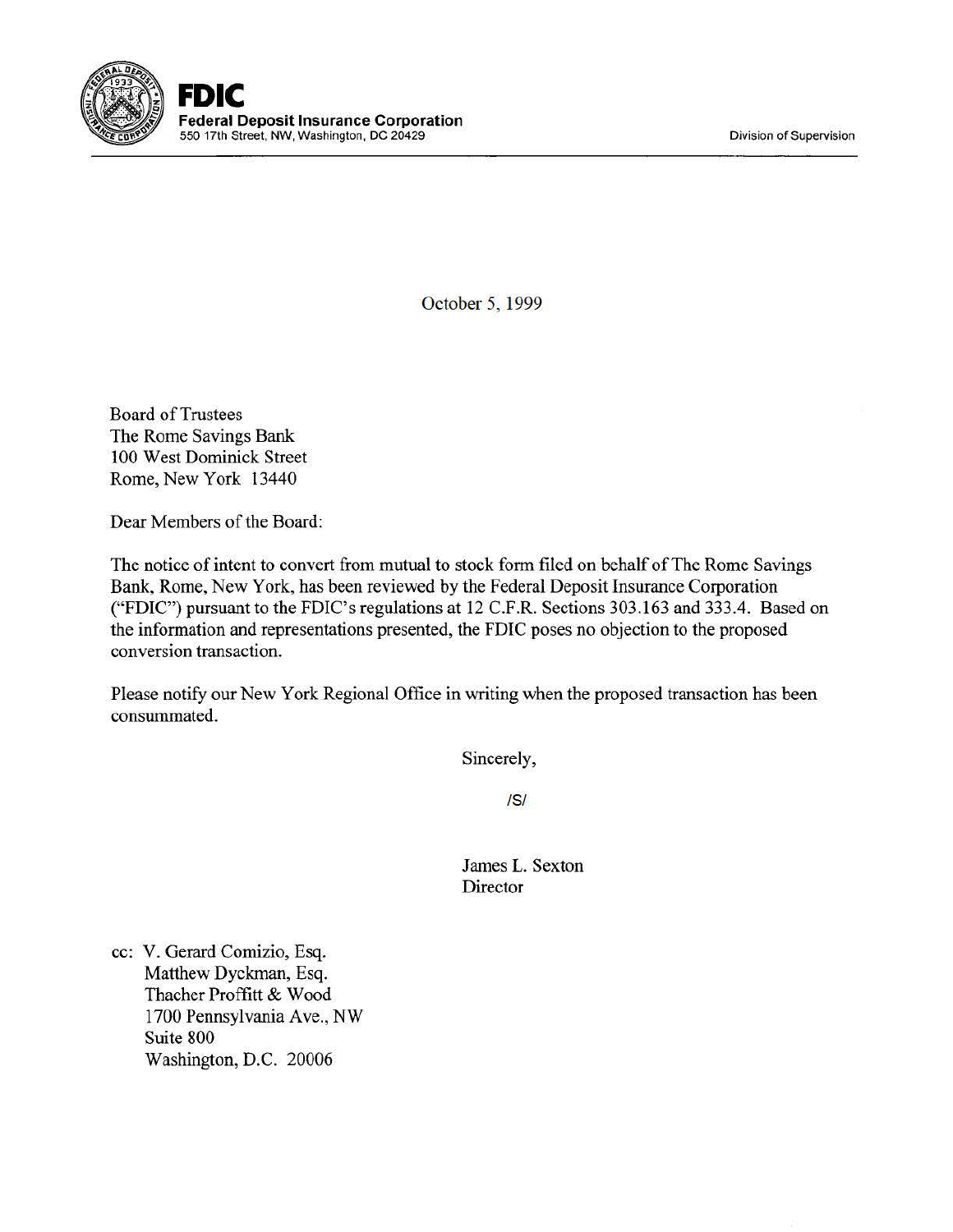## FEDERAL DEPOSIT INSURANCE CORPORATION

The Rome Savings Bank Rome, New York

Application for Consent to Merge to facilitate a conversion from a Mutual Savings Bank to a Stock Savings Bank

## ORDER AND BASIS FOR CORPORATION APPROVAL

Pursuant to Section 18(c) and other provisions of the Federal Deposit Insurance Act ("FDI Act"), an application has been filed on behalf of The Rome Savings Bank, Rome, New York ("Rome"), a New York-chartered mutual savings bank, for the FDIC's consent to merge with an interim New York -chartered stock savings bank ("Stock Bank"). Rome is a Bank Insurance Fund (BIF) member with total assets of \$223,539,000 and total deposits of \$191,935,000 as of March 31, 1999.

This filing was made in connection with "The Rome Savings Bank Plan of Reorganization from a Mutual Savings Bank to a Mutual Holding Company and Stock Issuance Plan" (the "Plan"). Pursuant to the Plan, Rome proposes to: (i) merge with the interim stock savings bank and result in the Stock Bank that will succeed to all the rights and obligations of Rome; (ii) establish a midtier Delaware stock holding company, Rome Bancorp, Inc. ("Bancorp"), which will own 100 percent of the common stock of the Stock Bank; and (iii) establish a New York mutual holding company, Rome, MHC ("MHC"), which will own 51 percent of the common stock of Bancorp. Concurrently with the reorganization, Bancorp intends to offer for sale 47 percent of its common stock on a priority basis to qualifying depositors and to tax-qualified employee stock benefit plans. The remaining 2 percent will be used to fund a charitable foundation ("Foundation"). Following the consummation of the merger, the Stock Bank will operate the same banking business, with the same management, at the same locations now being served by Rome. The proposed transaction per se will not alter the competitive structure of banking in the market currently served by Rome. Rome's principal office will remain at 100 West Dominick Street, Rome, New York. Notice of the proposed transaction, in a form approved by the FDIC, has been published pursuant to the FDI Act.

A review of available information, including the Community Reinvestment Act ("CRA") Statement of Rome discloses no inconsistencies with the purposes of the CRA. The bank is expected to continue to meet the credit needs of its entire community, consistent with safe and sound operation of the institution.

In connection with the application, the FDIC has taken into consideration the financial and managerial resources and future prospects of the resultant bank. and the convenience and needs of the community to be served. Having found favorably on these statutory factors and having considered other relevant infonnation, including any reports on the competitive factors furnished by the Comptroller of the Currency, the Board of Governors of the Federal Reserve System, the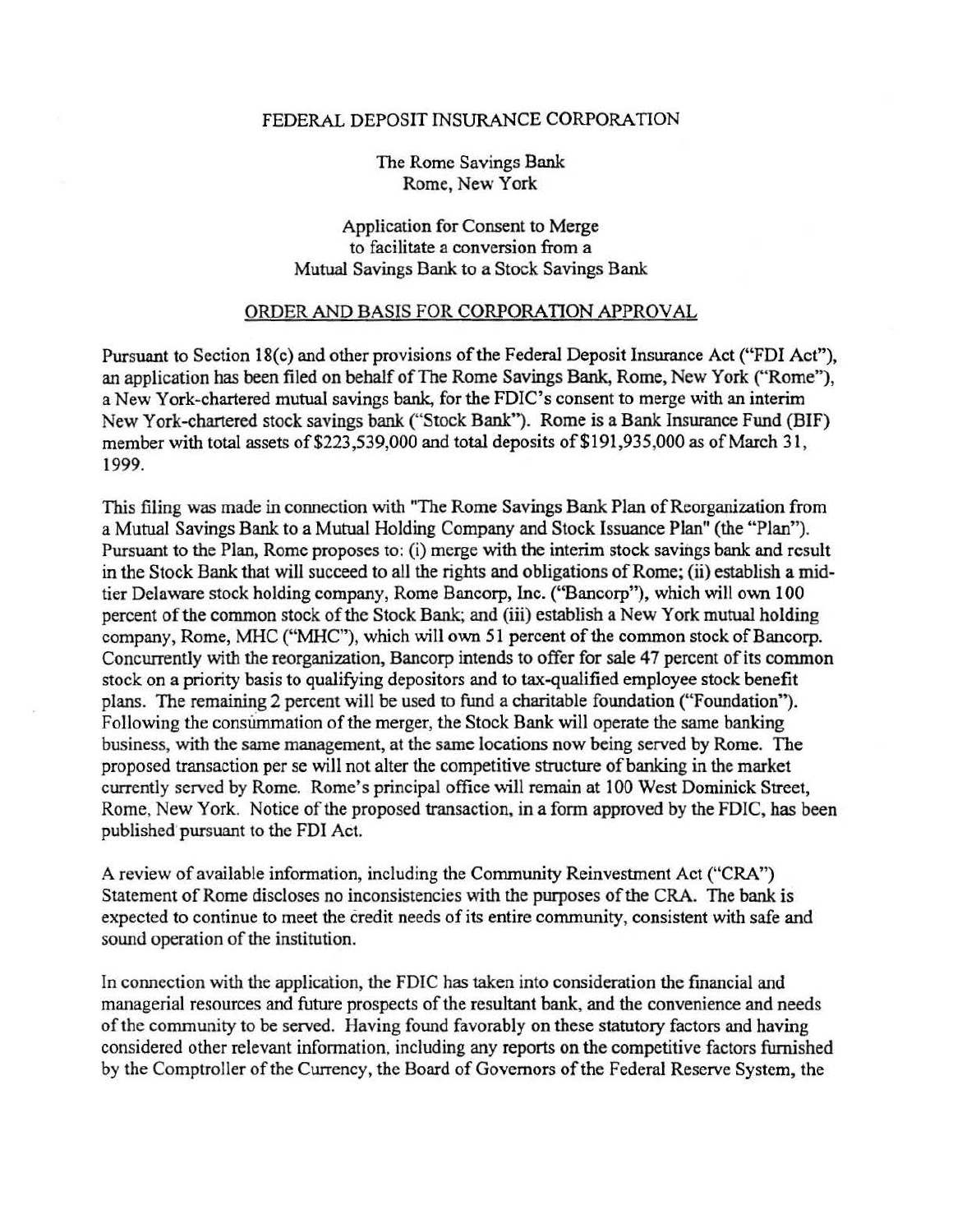Office ofThrift Supervision, or the Attorney General of the United States, it is the FDIC's judgement that the application should be and hereby is approved, subject to the following conditions:

- (1) The Foundation's organizers shall commit to the following oversight provisions:
	- (a) Common stock of Bancorp held by the Foundation shall be voted by the Foundation at the same ratio as the shares voted on each and every proposal considered by the stockholders of Bancorp, excluding the shares voted by the MHC;
	- (b) The Foundation shall be subject to examination by the FDIC;
	- (c) The Foundation shall comply with all supervisory directives imposed by the FDIC;
	- (d) The Foundation shall operate in accordance with written policies adopted by the Foundation's board of directors, including adopting a conflict of interest policy acceptable to the FDIC; and
	- (e) The Foundation shall provide a proposed operating plan prior to conversion and annual reports to the FDIC describing the grants made and grant recipients.
- (2) The proposed transaction may not be conswnmated unless the Plan receives prior approval by an affirmative vote of a majority of the votes eligible to be cast at a special meeting of Rome's voting participants;
- (3) The proposed transaction may not be consummated unless and until the· FDIC issues a nonobjection letter to the Notice filed on behalf of the applicant pursuant to section 303.163(d) ofthe FDIC's Rules and Regulations concerning the mutual-to-stock conversion portion of this transaction;
- (4) The proposed transaction may not be consummated unless and until the resultant bank has authority to conduct a banking business, and that its establishment and operation as a stock savings bank have been fully approved by the New York State Banking Department, and that the applications by Bancorp and MHC to become bank holding companies are approved by the Board of Governors of the Federal Reserve System;
- (5) That any changes in proposed management, including the board of directors or proposed ownership (10 percent or more of the stock and new acquisitions of or subscriptions to 10 percent or more of the stock), will render this approval null and void unless such proposal is approved by the Regional Director (Supervision) of the FDIC's New York Regional Office prior to the consummation ofthe proposed transaction;